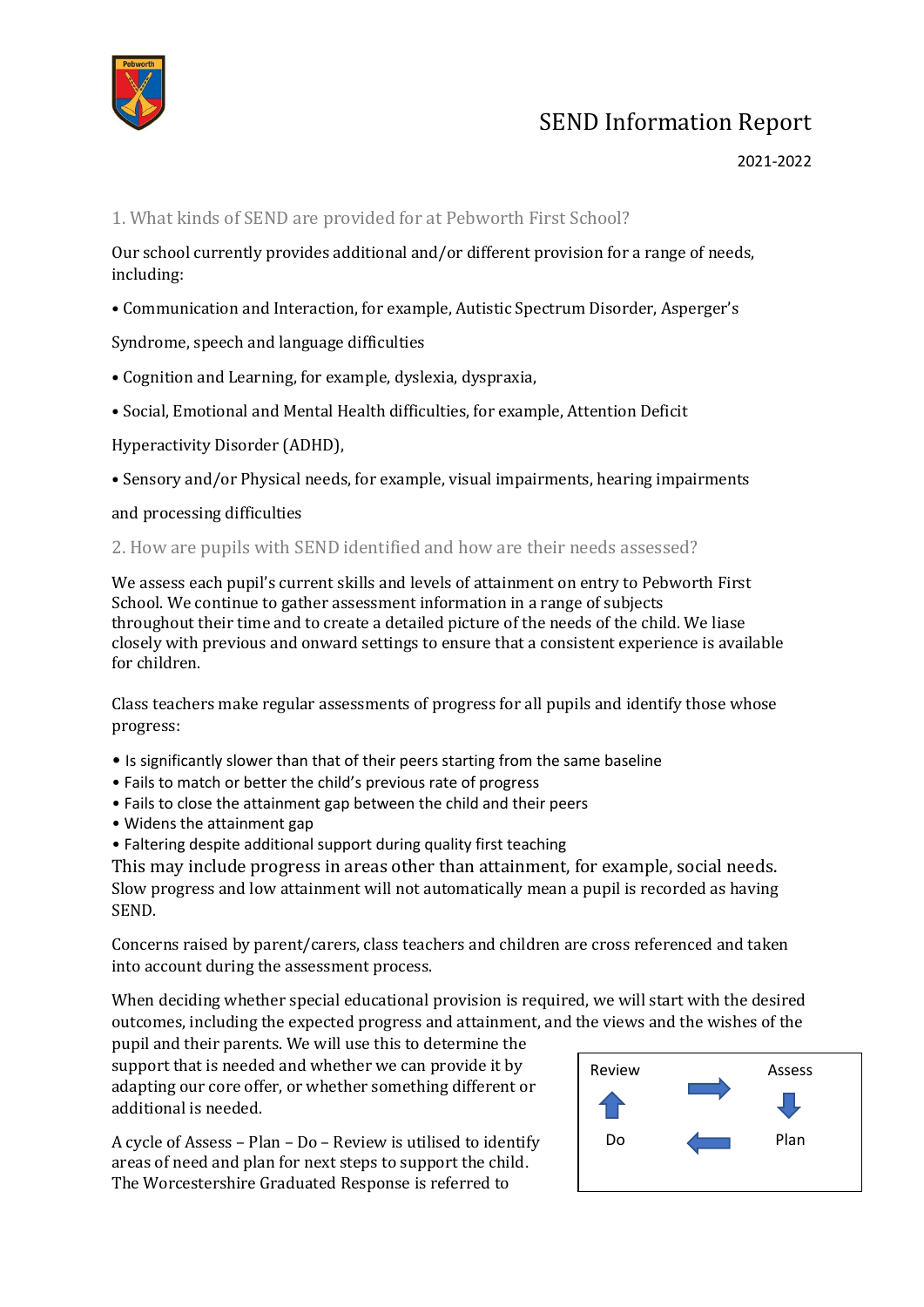

#### 2021-2022

throughout the process to ensure systematic and accurate identification of any additional need. The Worcestershire Graduated Response can be found here:

http://www.worcestershire.gov.uk/info/20613/send\_school\_provision\_and\_education\_health\_ care\_plans\_ehcp/1798/send\_education\_provision/3

### 3. How are parents/carers and pupils consulted?

Parents/carers and pupils are engaged throughout the Assess- Plan – Do - Review cycle/s and the child remains at the centre of the process.

We will have an early discussion with the pupil and their parents when identifying whether special educational provision is required. These conversations will make sure that:

- Everyone develops a good understanding of the pupil's areas of strength and difficulty
- We take into account the parents' concerns
- Everyone understands the agreed outcomes sought for the child
- Everyone is clear on what the next steps are

Records of these conversations will be added to the pupil's file and copies are available for parents. We will formally notify parents when it is decided that a pupil will receive SEND Support.

4. How are pupils' progress towards outcomes assessed and reviewed?

We will follow the graduated approach and the four-part cycle of **Assess, Plan, Do, Review**.

The class teacher (in conjunction with teaching assistants working directly with the child) will

work with the SENDCO to carry out a clear analysis of the pupil's needs. This will draw on:

- The teacher's assessment and experience of the pupil
- Their previous progress and attainment and behaviour
- Other teachers' assessments, where relevant
- The individual's development in comparison to their peers and national data
- The views and experience of parents
- The pupil's own views
- Advice from external support services, if relevant

Clear targets will be set through the Assess-Plan-Do-Review cycle and these will be assessed regularly. An Individual Provision Map (IPM) will be generated where a pupil is identified as requiring special educational provision and this will draw on information gathered during graduated response cycles and be used to track progress towards targets.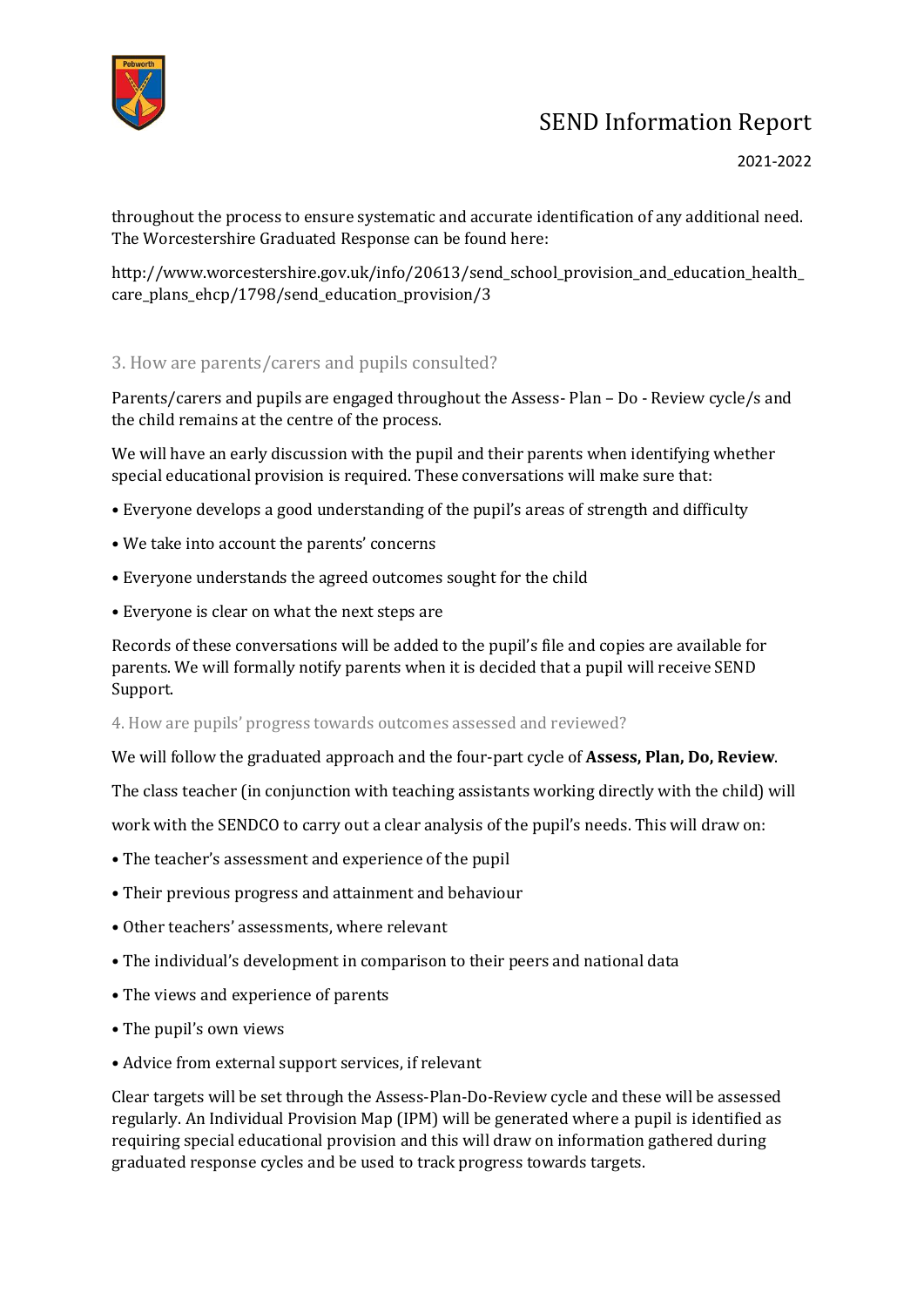

All teachers and support staff who work with the pupil will be made aware of their needs through the sharing of IPMs, the outcomes sought, the support provided, and any teaching strategies or approaches that are required.

Any additional support and intervention will be carefully planned and the effectiveness of the support and interventions and their impact on the pupil's progress will be monitored regularly by school and federation leaders. Governors will also monitor this provision.

## 5. How are pupils supported moving between phases and preparing for adulthood?

As a small school, children generally come into contact with all members of the teaching staff on a daily basis. As a result children are supported to develop effective relationships with all adults in school. This is strengthened further when transitioning between year groups and classes by ensuring adequate transition activities into new rooms and routines and allowing pupils time to develop new relationships and prepare for changes in routine where possible. When a pupil is identified as requiring additional support with these transitions, this is put in place on an individual need basis.

By working in federation with Blackminster Middle School, pupils are supported to build their confidence in a middle school environment and key information regarding how best to support the child (including IPMs if appropriate) is shared at an early stage to ensure a smooth transition for the child. Induction sessions are planned for all pupils and additional induction and transition activities are arranged for children with SEND as required on a case by case basis.

Parents/carers are, of course, consulted on the information shared at every stage.

## 6. What is our approach to teaching pupils with SEND?

Class Teachers are responsible and accountable for the progress and development of all the pupils in their class, including those with SEND.

High quality teaching is our first step in responding to pupils who have SEND. This will be differentiated for individual pupils to ensure they can access the learning. Support for staff is provided by the SENDCO to ensure that appropriate strategies to support SEND pupils to engage are in place in all sessions.

In addition to quality first teaching in the classroom, pupils may receive additional support through:

- Speech and language interventions
- Occupational Therapy interventions
- Support with emotional regulation

• Extra teaching closely matched to gaps in understanding of the core areas of the curriculum.

These sessions are also carefully planned and monitored and records of learning kept to feed into IPM reviews and future cycles of Assess-Plan-Do-Review.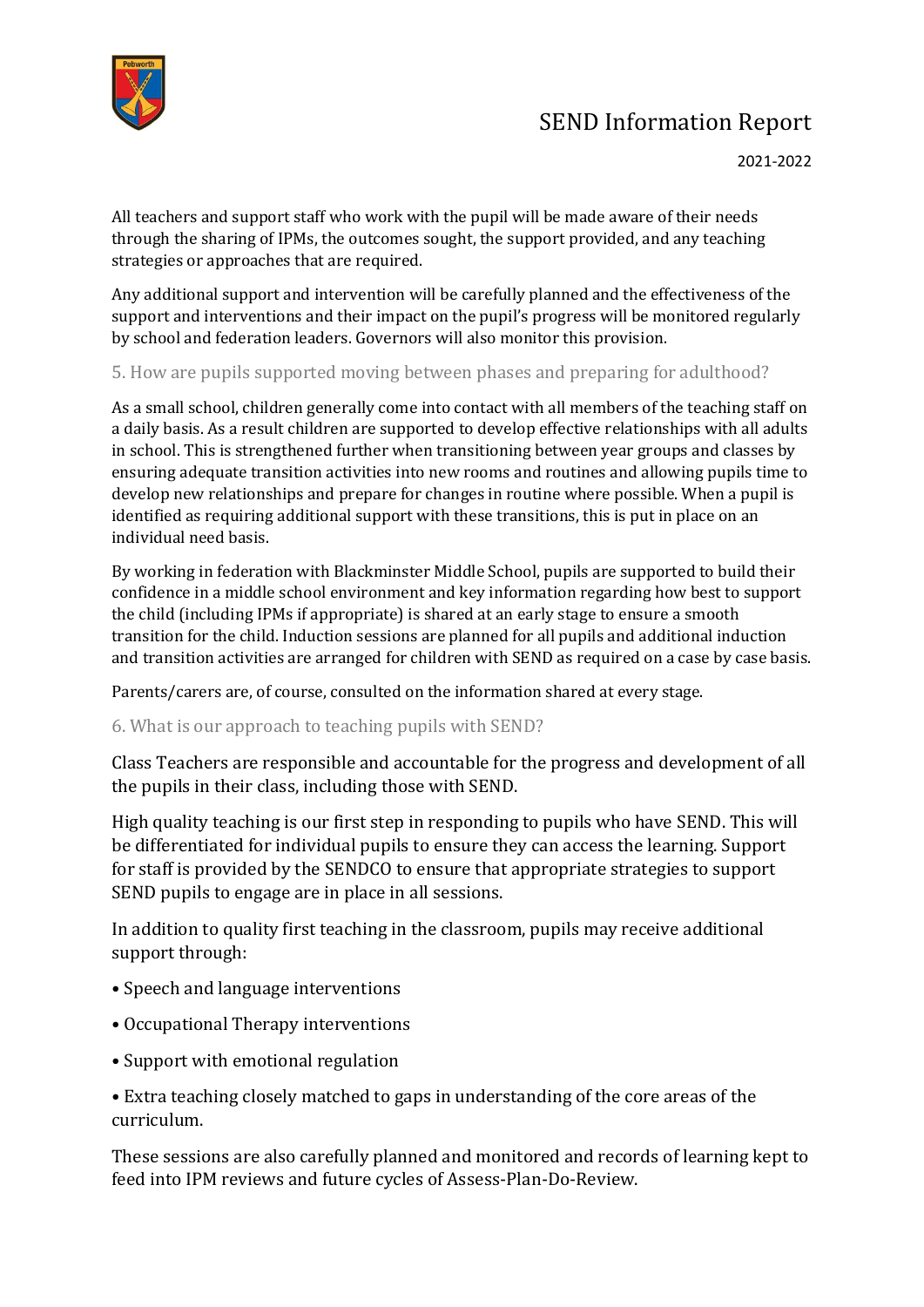

### 2021-2022

7. How is the curriculum and learning environment adapted to support pupils with SEND?

We make the following adaptations to ensure all pupils' needs are met:

• Differentiating our curriculum to ensure all pupils are able to access it, for example, by grouping, 1:1 work, teaching style, content of the lesson, etc.

- Adapting our resources and staffing to provide the best level of support for all pupils
- Using recommended aids as identified in school and by external agencies, such as

laptops, coloured overlays, visual timetables, larger font, etc.

• Differentiating our teaching, for example, giving longer processing times, pre-teaching

of key vocabulary, reading instructions aloud, etc.

• The classroom environment is adapted to support engagement as suggested by

external agencies and in response to identified areas of need eg. colours used in

displays muted to support sensory processing difficulties and dyslexia friendly

fonts/coloured paper used in classroom environment.

### 8. What additional support for learning is provided?

• We have 2 teaching assistants who are trained to deliver interventions such as specialist speech and language support, occupational therapy directed sessions and curriculum intervention.

• TAs and teachers work with pupils individually or in small groups during taught lessons to support children to engage with the learning. As a small school, adult to pupil ratios are high and as such lots of additional support can be put in place in the classroom.

• TAs and teachers may also work with pupils outside of main sessions on same day catch up or pre-teaching to prepare children for future learning and consolidate concepts previously taught. This may also be 1:1 or in small groups.

#### 9. What expertise and training do staff have?

Our staff have regular training to help us meet the needs of students, most recently this has included training in autism and mental health. Our teaching assistants are trained to deliver SEND provision and often support children in lessons and in both 1:1 and small group interventions. We have TAs trained in specific interventions including speech and language. Ms McQuone (Executive Headteacher) has overall responsibility for ensuring the quality of provision and we work in collaboration with Blackminster Middle School to coordinate provision across the federation.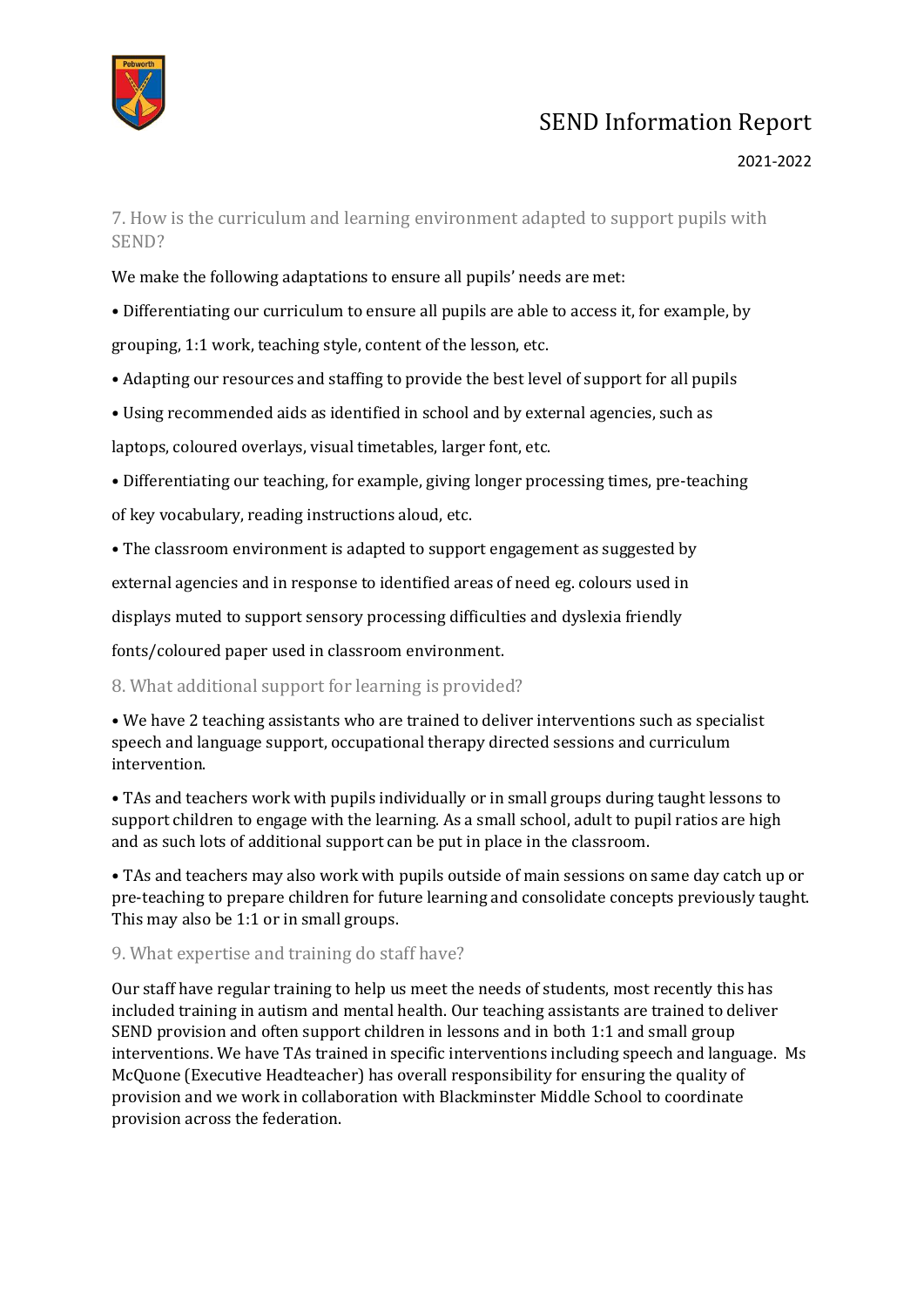

### 2021-2022

10. What equipment and facilities are available? How would additional facilities be put in place?

Every child's need for equipment and facilities is assessed on an individual basis. Initially a meeting would be held with parents, class teacher and the SENDCO to identify what is required. Agreed equipment and facilities required over and above those readily available will then be sourced as quickly as possible.

At school we are happy to discuss individual access requirements and adapt our Access Plan as required so that it meets the needs of all of our children.

At present in school we have:

- Access ramps to doors.
- 1 disabled toilet/hygiene suite
- Ramps to lower level outdoor areas
- A translation service can be arranged for those parents whose first language is not English.
- Classrooms are mainly carpeted throughout to reduce noise for the hearing impaired.
- Doors are wheelchair accessible.

11. How is the effectiveness of SEN provision evaluated?

We evaluate the effectiveness of provision for pupils with SEND by:

- Reviewing pupils' individual progress towards their goals each term
- Reviewing the impact of interventions each term
- Using pupil questionnaires
- Monitoring by the SENDCO
- Using Individual and Whole School Provision Maps to measure progress
- Holding annual reviews for pupils with EHC plans (Education and Health Care Plans)

12. How are pupils with SEND supported to engage in activities available to those who do not have SEND?

All of our extra-curricular activities and school visits are available to all our pupils, including breakfast club and wrap around care at Sunflowers Nursery. All pupils are encouraged to take part in sports day/school plays/special workshops, etc.

No pupil is ever excluded from taking part in these activities because of their SEN or disability. If required, a meeting will be held with parents and carers to agree any adaptations required to ensure every child can engage fully.

Our accessibility plan is also reviewed regularly and available on our website.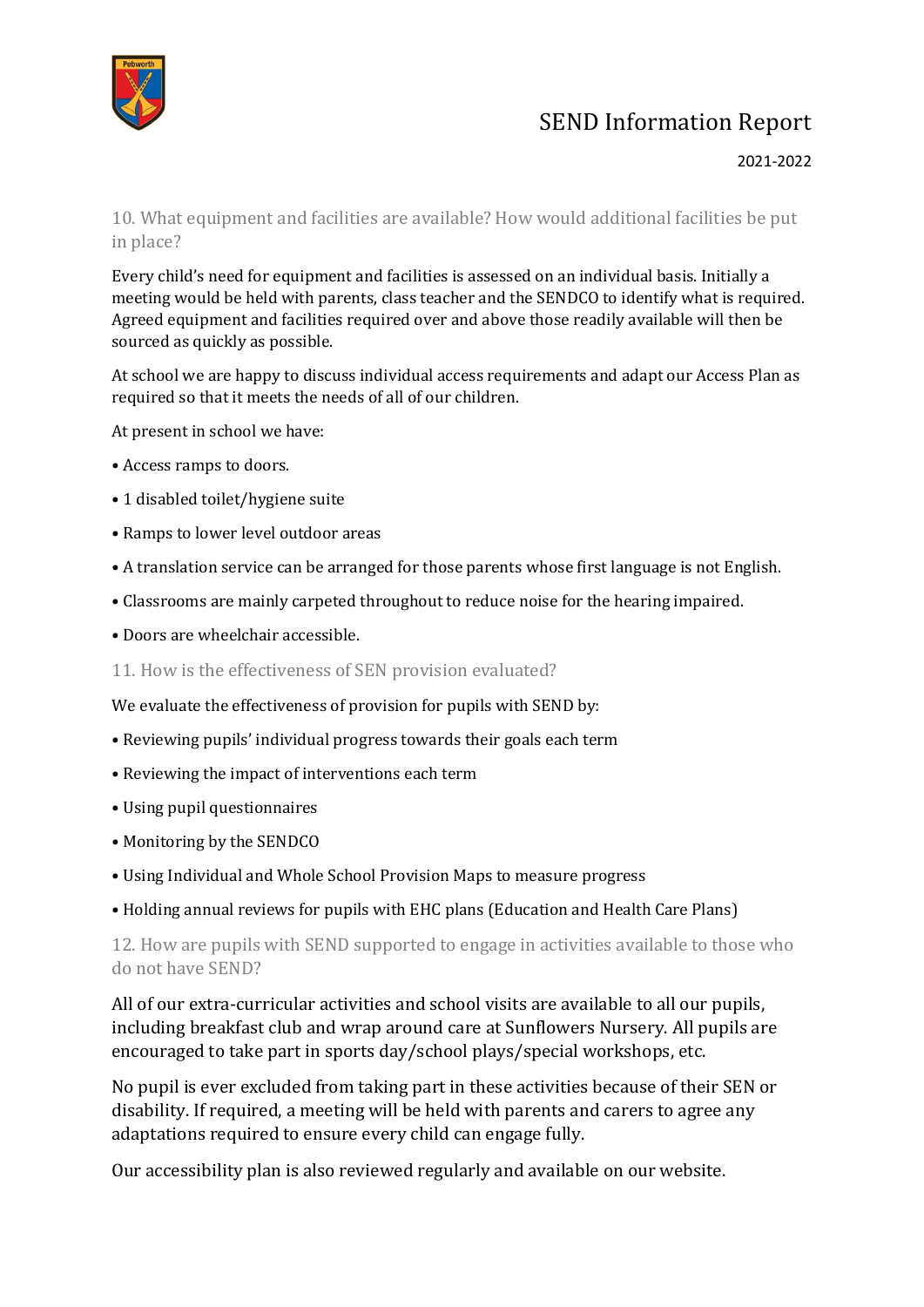

#### 2021-2022

### 13. How do you improve children's emotional and social development?

As a small school we take pride in working closely with every child, whether they have SEND or not, to support their emotional and social development. Children are actively encouraged to represent school at a range of local events and performances. Music is a big part of life at Pebworth and all pupils are supported to learn a musical instrument, building confidence, life skills and a feeling of success and achievement.

We have a zero tolerance approach to bullying.

### 14. How do you work with other agencies?

We work closely with other agencies, seeking advice where appropriate, to ensure the best possible provision for all pupils. We work with the following agencies to provide support for pupils with SEND:

- Educational Psychology
- Complex Communication Needs Team (Autism)
- Speech and Language Support (SALT)
- Child and Adolescent Mental Health Service (CAMHS)
- Looked After Child and Previously Looked After Child Teams
- Children's Services
- Worcestershire County Council SEND Team and Caseworkers
- School Nurses
- Visual Impairment Service
- Hearing Impaired Service
- Outreach from The Vale of Evesham
- Parent Support Partnership
- Local Children's Centres
- Family Support Workers
- Occupational Therapists
- Physiotherapists
- Educational Welfare Officers

If required we will seek appropriate additional professionals to best support children.